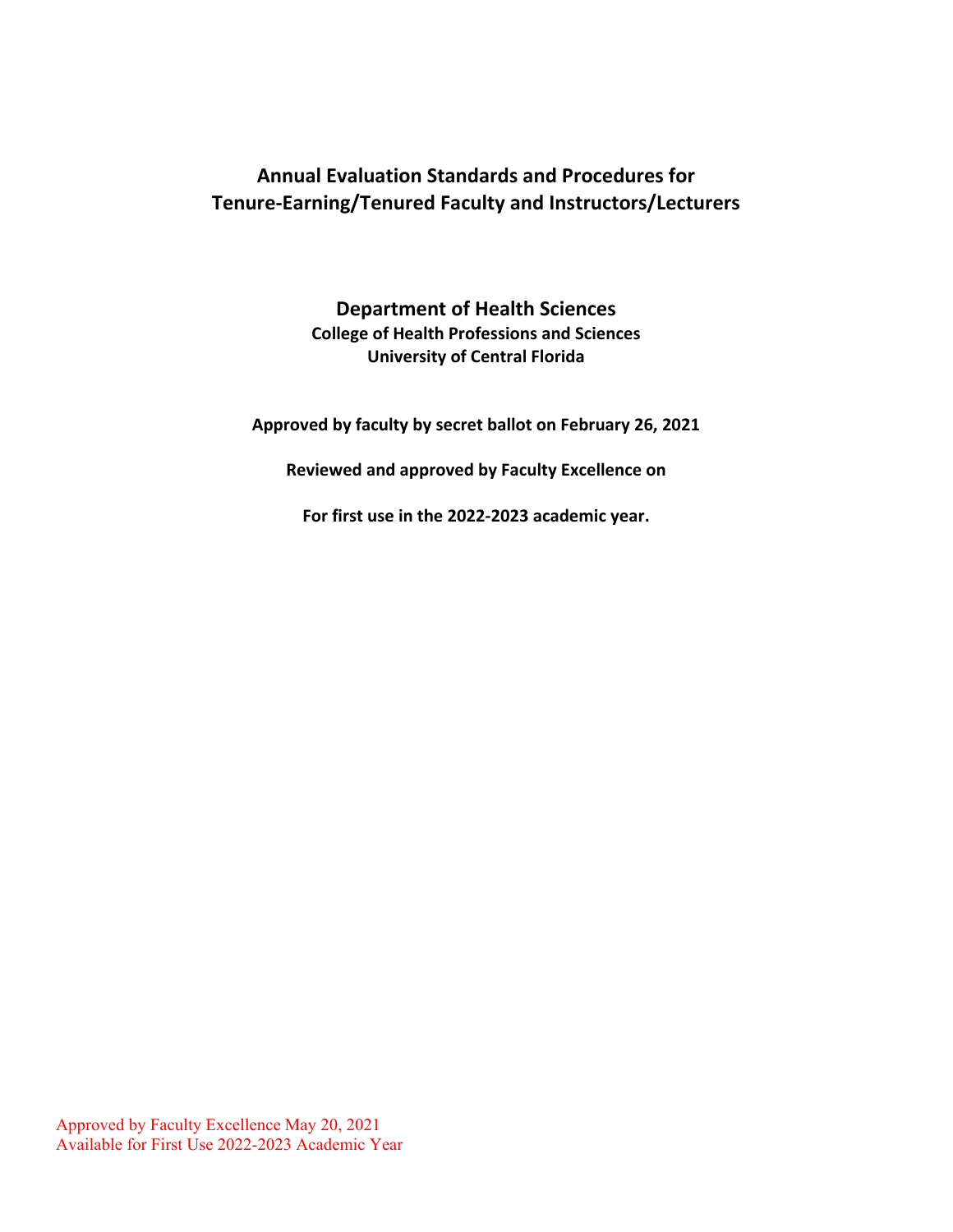## **Department of Health Sciences**

### **College of Health Professions and Sciences**

### **Annual Evaluation Standards and Procedures for Tenure-Earning/Tenured Faculty and Instructors/Lecturers**

The purpose of this document is to provide standards and procedures to evaluate the annual performance of **tenure-earning** and **tenured faculty** and **instructors** and **lecturers** – hereon referred to as '*faculty'* – in the Department of Health Sciences. For further information on the evaluation process, please refer to the most current BOT-UFF Collective Bargaining Agreement.

Assistant and associate professors must be aware that the criteria for Promotion and Tenure (P&T) are separate and distinct from the criteria in this Annual Evaluation Standards and Procedures (AESP) document. Tenure-earning and tenured faculty must make themselves aware of any department, college, and university criteria for Promotion and Tenure (P&T).

**Instructors/Lecturers** must be aware that the criteria for promotion are separate and distinct from the criteria in this AESP document. Instructors and lecturers must make themselves aware of any department, college, and university criteria for promotion.

For all faculty, further information on P&T (tenure-earning and tenured faculty) and promotion (instructors, lecturers, and clinical assistant and associate professors) can be found through Faculty Excellence and university regulations 3.015, 3.0175, and 3.0176.

#### **General Guidelines**

Faculty, as academic and clinical professionals, are expected to contribute to the orderly and effective functioning of the University of Central Florida, the College of Health Professions and Sciences and the Department of Health Sciences. For satisfactory performance, all faculty are expected to maintain currency in and contribute to their appropriate discipline. Performance of these professional responsibilities, as well as the specific duties and responsibilities included in written annual assignments from the chair of the Department of Health Sciences, will be considered in evaluating faculty.

### **Evaluation Categories**

Faculty are evaluated by examining contributions, competence, and scholarship in three main categories: "Instructional Activities", "Research & Creative Activities", and "Service (including Governance)". An additional category of "Other Assigned Duties" may be used to assign responsibilities that do not fit the three main categories. All relevant areas are evaluated with consideration of the faculty member's rank and assignment.

### **Procedures**

At the beginning of each evaluation period, the faculty member and chair will discuss the percentage of their workload assigned to each of the categories outlined above. All faculty shall have measurable goals for accomplishment in all designated evaluation categories unless their contractual annual assignment does not include a category. Category omissions, when utilized, will be based on the collective needs of the unit or program and will reflect the teaching assignment of the individual. Each faculty will submit an Annual Report and any supporting documentation required to the chair following the procedures and timelines described in the most current Collective Bargaining Agreement. The Annual Report should accurately delineate their accomplishments in each category. The chair may use this Annual Report as well as other relevant information to fairly evaluate the faculty member.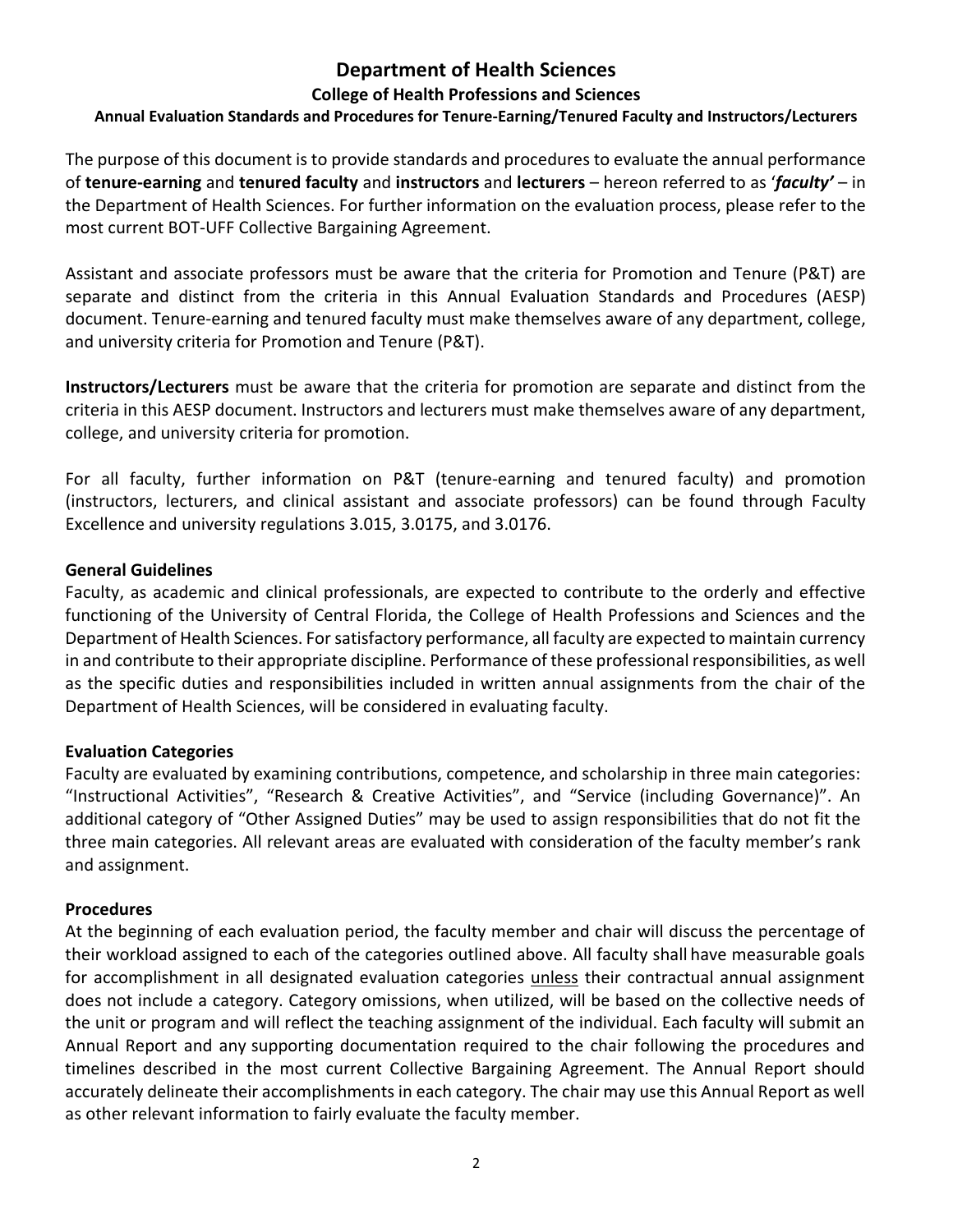### **Assessment of Performance**

Each faculty will be given an overall performance assessment based on the ratings inthe categories outlined above. A point value will be given based on the rating in each category (see Category and Overall Evaluation Scale table below). The overall rating will be determined using a weighted formula that accounts for the rating and full-time equivalent (FTE) assigned in each category (see the Department of Health Sciences Workload Policy for typical assignments). Examples of calculations for typical tenure-earning and tenured faculty, and instructor and lecturer assignments in the Department of Health Sciences are shown below.

| <b>Evaluation</b>         | <b>Category Points</b> | <b>Overall Rating</b> |  |  |  |
|---------------------------|------------------------|-----------------------|--|--|--|
| Outstanding               | 4.0                    | $3.5 - 4.0$           |  |  |  |
| <b>Above Satisfactory</b> | 3.0                    | $3.0 - 3.49$          |  |  |  |
| Satisfactory              | 2.0                    | $2.0 - 2.99$          |  |  |  |
| <b>Conditional</b>        | 1.0                    | $1.0 - 1.99$          |  |  |  |
| <b>Unsatisfactory</b>     |                        | $0 - .99$             |  |  |  |

### **Category and Overall Evaluation Scale**

The **examples below** illustrate how the evaluation scale will be used for tenure-earning and tenured faculty and instructors and lecturers who may have different assignments.

**Example 1**: Dr. Denton Fender, a **tenure-earning or tenured faculty** member with **a research assignment of 0.4 FTE**, receives the following categorical ratings:

| Category                                            | <b>Evaluation</b>            | <b>Points</b> | <b>FTE</b> | <b>Overall Rating (Points x FTE)</b> |
|-----------------------------------------------------|------------------------------|---------------|------------|--------------------------------------|
| <b>Instructional</b><br><b>Activities</b>           | Outstanding                  | 4.0           | .50        | 2.0                                  |
| <b>Research &amp; Creative</b><br><b>Activities</b> | <b>Satisfactory</b>          | 2.0           | .40        | .80                                  |
| <b>Service (Including</b><br>Governance)            | <b>Above</b><br>Satisfactory | 3.0           | .10        | .30                                  |
|                                                     |                              |               |            | 3.1 (Above Satisfactory)             |

**Example 2**: Dr. Beau Aurcacy, a **tenure-earning or tenured faculty** member with **a research assignment of 0.3 FTE,** receives the following categorical ratings:

| Category                                            | <b>Evaluation</b>            | <b>Points</b> | <b>FTE</b> | <b>Overall Rating (Points x FTE)</b> |
|-----------------------------------------------------|------------------------------|---------------|------------|--------------------------------------|
| <b>Instructional Activities</b>                     | Outstanding                  | 4.0           | .65        | 2.6                                  |
| <b>Research &amp; Creative</b><br><b>Activities</b> | Satisfactory                 | 2.0           | .30        | .60                                  |
| <b>Service (Including</b><br>Governance)            | <b>Above</b><br>Satisfactory | 3.0           | .05        | .15                                  |
|                                                     |                              |               |            | 3.35 (Above Satisfactory)            |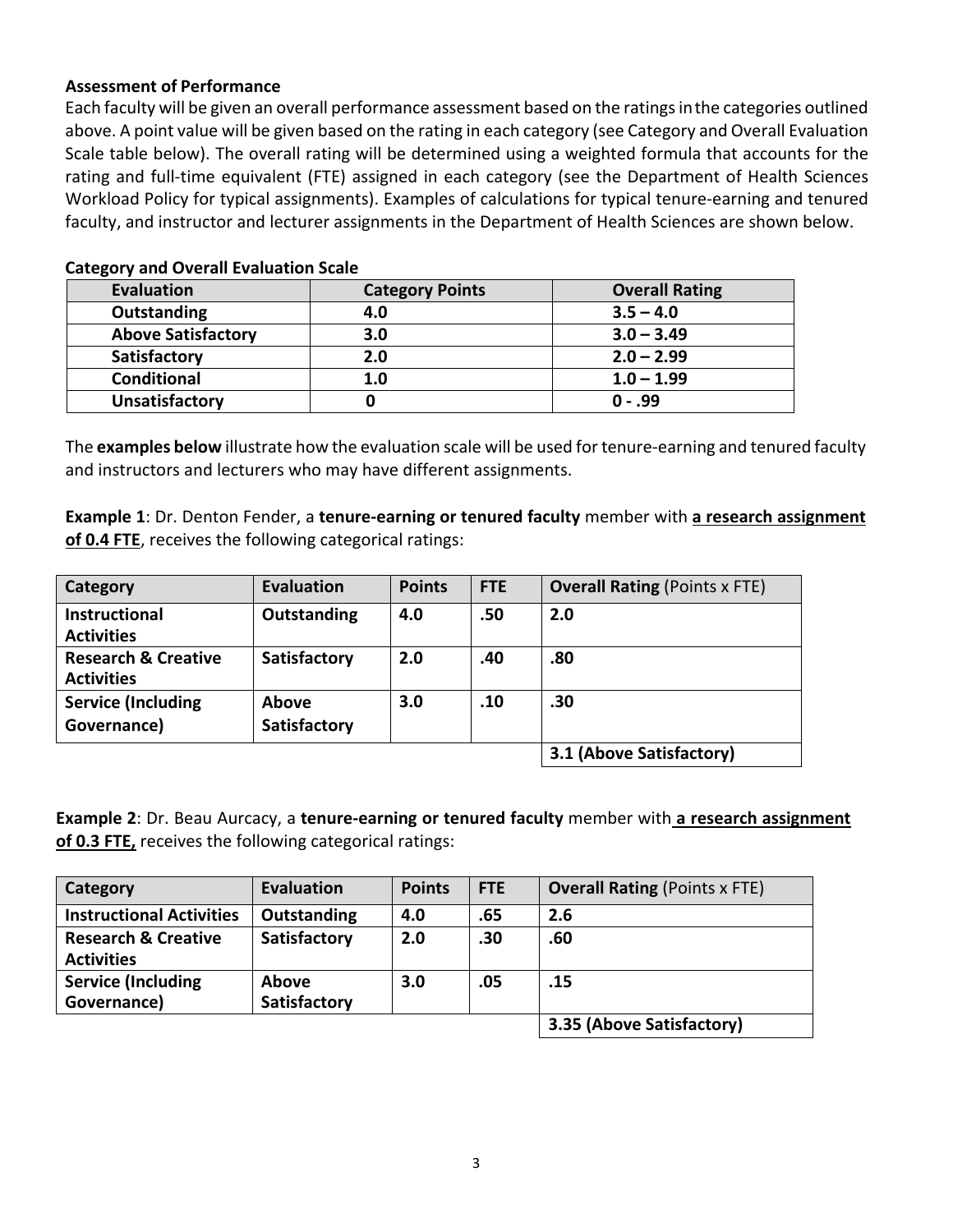**Example 3**: Dr. Sonya Mind, **an instructor or lecturer with a research assignment of 0.2**, receives the following categorical ratings:

| Category                                            | <b>Evaluation</b>            | <b>Points</b> | <b>FTE</b> | <b>Overall Rating (Points x FTE)</b> |
|-----------------------------------------------------|------------------------------|---------------|------------|--------------------------------------|
| <b>Instructional Activities</b>                     | <b>Outstanding</b>           | 4.0           | .75        | 3.0                                  |
| <b>Research &amp; Creative</b><br><b>Activities</b> | Satisfactory                 | 2.0           | .20        | 0.4                                  |
| <b>Service (Including</b><br>Governance)            | <b>Above</b><br>Satisfactory | 3.0           | .05        | 0.15                                 |
|                                                     |                              |               |            | 3.55 (Outstanding)                   |

**Example 4**: Dr. Sam Manilla, **an instructor or lecturer with no research assignment**, receives the following categorical ratings.:

| Category                                            | <b>Evaluation</b>            | <b>Points</b> | <b>FTE</b> | <b>Overall Rating (Points x FTE)</b> |
|-----------------------------------------------------|------------------------------|---------------|------------|--------------------------------------|
| <b>Instructional Activities</b>                     | Outstanding                  | 4.0           | .95        | 3.8                                  |
| <b>Research &amp; Creative</b><br><b>Activities</b> | N/A                          | 0             | 0          | 0                                    |
| <b>Service (Including</b><br>Governance)            | Above<br><b>Satisfactory</b> | 3.0           | .05        | .15                                  |
|                                                     |                              |               |            | 3.95 (Outstanding)                   |

FTE for each category will be **averaged across the total number of semesters** in which a faculty member received an assignment. For example, if a faculty member receives an assignment in "Instructional Activities", "Research & Creative Activities", and "Service (Including Governance)" during the **fall** and **spring**, but only receives an "Instructional Activities" assignment in the **summer**, the FTE for each category will be **averaged across all three semesters to calculate a weighted FTE and weighted rating (see below).**

|                          | Instructional     | <b>Research &amp; Creative</b> | <b>Service (including</b> | <b>FTE</b>            |
|--------------------------|-------------------|--------------------------------|---------------------------|-----------------------|
|                          | <b>Activities</b> | <b>Activities</b>              | Governance)               |                       |
| <b>Summer</b>            | 0.5               | 0                              | Ü                         | 0.5                   |
| Fall                     | 0.46              | 0.46                           | 0.08                      | 1.0                   |
| <b>Spring</b>            | 0.46              | 0.46                           | 0.08                      | 1.0                   |
| <b>SUM</b>               | 1.42              | 0.92                           | 0.16                      | 2.5                   |
| <b>Weighted FTE</b>      | 0.568             | 0.368                          | 0.064                     | 1.0                   |
| <b>Evaluation Points</b> | 3.0               | 4.0                            | 4.0                       | <b>Overall Rating</b> |
| <b>Weighted Rating</b>   | 1.704             | 1.472                          | 0.256                     | 3.43                  |

 **Above Satisfactory**

For faculty who did not receive any assignment during the summer, the FTE for each category will be **averaged across only the fall and spring semesters.**

All faculty are **required to receive a minimum rating of "Satisfactory"** in each area of assignment with an assignment of effort of five percent (5%) or more to receive an overall rating of "Satisfactory" or above.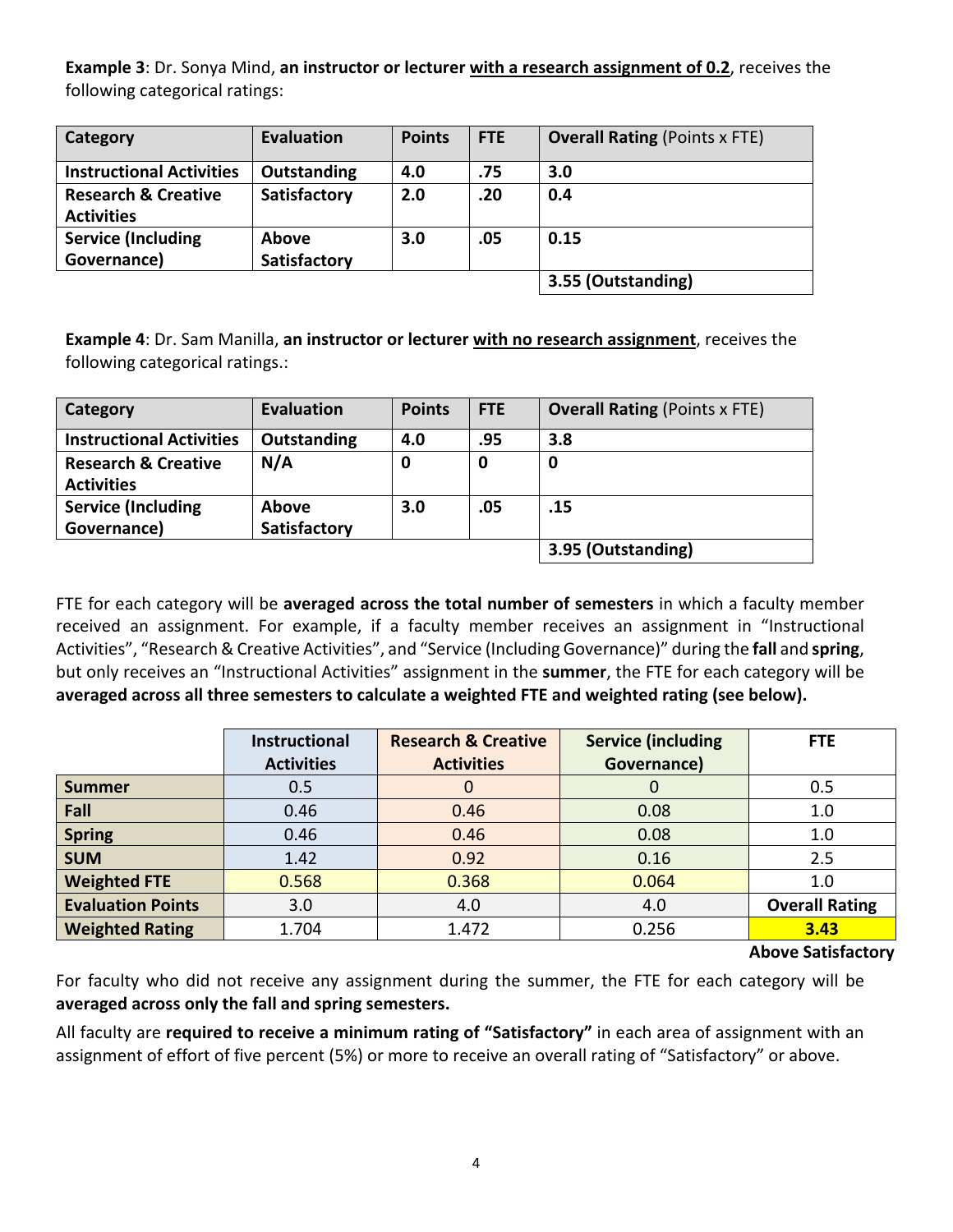### **INSTRUCTIONAL ACTIVITIES EFFECTIVENESS**

Evaluation in the category of "Instructional Activities" will include a review of the teaching activities, recognitions received, and contributions that the faculty member has made to the Department of Health Sciences, the college, the university, and individual professional organizations/programs.

### **Evidence**

Evidence for "Instructional Activities" effectiveness is provided through student evaluations, peer and chair evaluations, the annual report, and teaching portfolios when available.

- Student evaluations: Ratings on standardized university forms or other evaluation forms. Peer and chair evaluations: Evaluation of course syllabi, study materials, learning experiences, lectures, bibliographies, and audiovisual materials; clinical and classroom teaching using departmental/school forms. Teaching portfolios: A teaching portfolio may include, but is not limited to the following:
	- Statement of teaching and advising duties and responsibilities;
	- Enrollment information on types of courses, advising load;
	- **Statement of philosophy of teaching;**
	- Description of materials and methods used in achieving desired learning outcomes, including efforts to improve quality and effectiveness of teaching as well as the integration of evidenced-based research into course content;
	- Artifacts of teaching such as (evaluation of course syllabi, examples of students' work, examples of lectures, seminarfacilitation notes, or web-based/CD-ROM based materials).

The following set of Universal Faculty Expectations align with the current Collective Bargaining Agreement and are required by all faculty for a rating of satisfactory or greater.

### **Universal Faculty Expectations:**

- Faculty will meet class/clinical assignments for the scheduled number of sessions as published in the university calendar and semester schedule, including the final examination period, unless a request to cancel a meeting during the final examination period has been approved by the department chair inadvance;
- Each course/clinical assignment assigned to the faculty member must include and follow a syllabus that adheres to current university guidelines. Each faculty member must also provide an electronic version of the syllabus to the appropriate staff member in the department;
- Faculty will post and attend their required office hours according to current university, college, and departmental guidelines and use this time to advise/mentor students seeking guidance;
- Faculty will demonstrate current knowledge and expertise in assigned areas of teaching;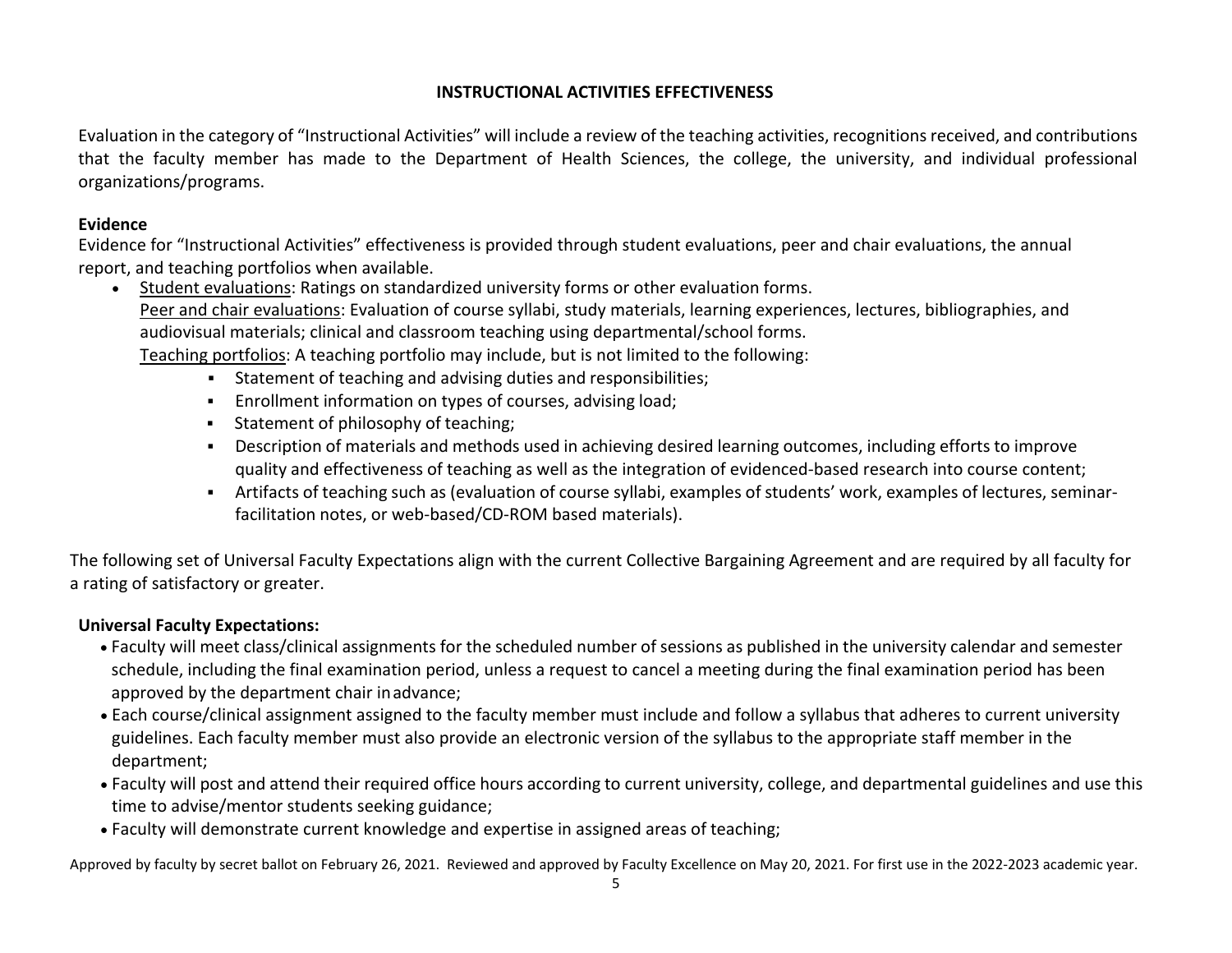- Faculty will cover appropriate course topics and reflect current knowledge in course presentations in assigned areas;
- Faculty will demonstrate the infusion of evidence-based practices into course materials, activities, and experiences where appropriate;
- Faculty will use appropriate instructional materialssuch as textbooks, readings, assessment tools, and other appropriate instructional materials;
- Faculty will integrate appropriate technology in course presentations (e. g., class e-mail, online course enhancement, videotapes, computer assisted instructions, simulations, etc.);
- Faculty will evaluate student performance in a fair, equitable, and timely manner;
- Faculty will use appropriate instructional techniques and evaluation and reporting formats;
- Faculty with academic advising duties will keep regular and special advisement/conference appointment hours, be well informed and professional in advising assigned students, and handle paperwork associated with advisement in a timely manner;
- Faculty will collaborate to support the implementation of the curriculum;

| Rating                    | <b>Criteria</b>                         |             | <b>Quality Indicators</b>                                                                    |
|---------------------------|-----------------------------------------|-------------|----------------------------------------------------------------------------------------------|
| Outstanding               | In addition to the universal            |             |                                                                                              |
|                           | expectations listed above, to achieve a |             | <b>Instruction/Teaching:</b>                                                                 |
|                           | rating of OUTSTANDING, faculty must     | a.          | Achieve "Very Good" to "Excellent" course/instructor evaluation ratings from at least 75%    |
|                           | achieve FOUR quality indicators,        |             | of students who completed an evaluation for the evaluation period.                           |
|                           | <b>THREE</b> of which must be from the  | b.          | Develop a new course (e.g., study abroad course, online course, or other modality) based on  |
|                           | Instruction/Teaching and/or Mentoring   |             | department need and approval by chair or assignment by the chair.*                           |
|                           | categories.                             | $c_{\cdot}$ | Submit major revisions for an existing course to obtain certain university-recognized        |
| <b>Above Satisfactory</b> | In addition to the universal            |             | designations (e.g., Quality or High-Quality designations for mixed mode, online, and reduced |
|                           | expectations listed above, to achieve a |             | seat courses; High Impact Practice - Integrative Learning Experience, Research Intensive, or |
|                           | rating of ABOVE SATISFACTORY, faculty   |             | Service Learning for mixed mode/face-to-face courses).                                       |
|                           | must achieve THREE quality indicators,  | $d_{\cdot}$ | Make major revisions to an existing course the faculty is assigned to teach based on         |
|                           | <b>TWO</b> of which must be from the    |             | department need and approval by chair.                                                       |
|                           | Instruction/Teaching and/or Mentoring   | e.          | Serve as an assigned (by Department Chair) mentor/course leader for a designated Health      |
|                           | categories.                             |             | Sciences course.                                                                             |
| Satisfactory              | In addition to the universal            |             | Seek feedback on teaching effectiveness that demonstrates excellence. (This must be a        |
|                           | expectations listed above, to achieve a |             | formal review process that may be provided by FCTL or other formally established peer        |
|                           | rating of SATISFACTORY, faculty must    |             | evaluation processes.) **                                                                    |
|                           | achieve TWO quality indicators, ONE of  |             |                                                                                              |
|                           | which must be from either the           |             | <b>Mentoring:</b>                                                                            |
|                           | Instruction/Teaching or Mentoring       | g.          | Serve as chair on a student thesis, graduate thesis or dissertation*, capstone project,      |
|                           | category.                               |             | or other research project completed during the evaluation period.                            |

The following schema provides specific criteria for the evaluation of Instructional Activities for all faculty**:**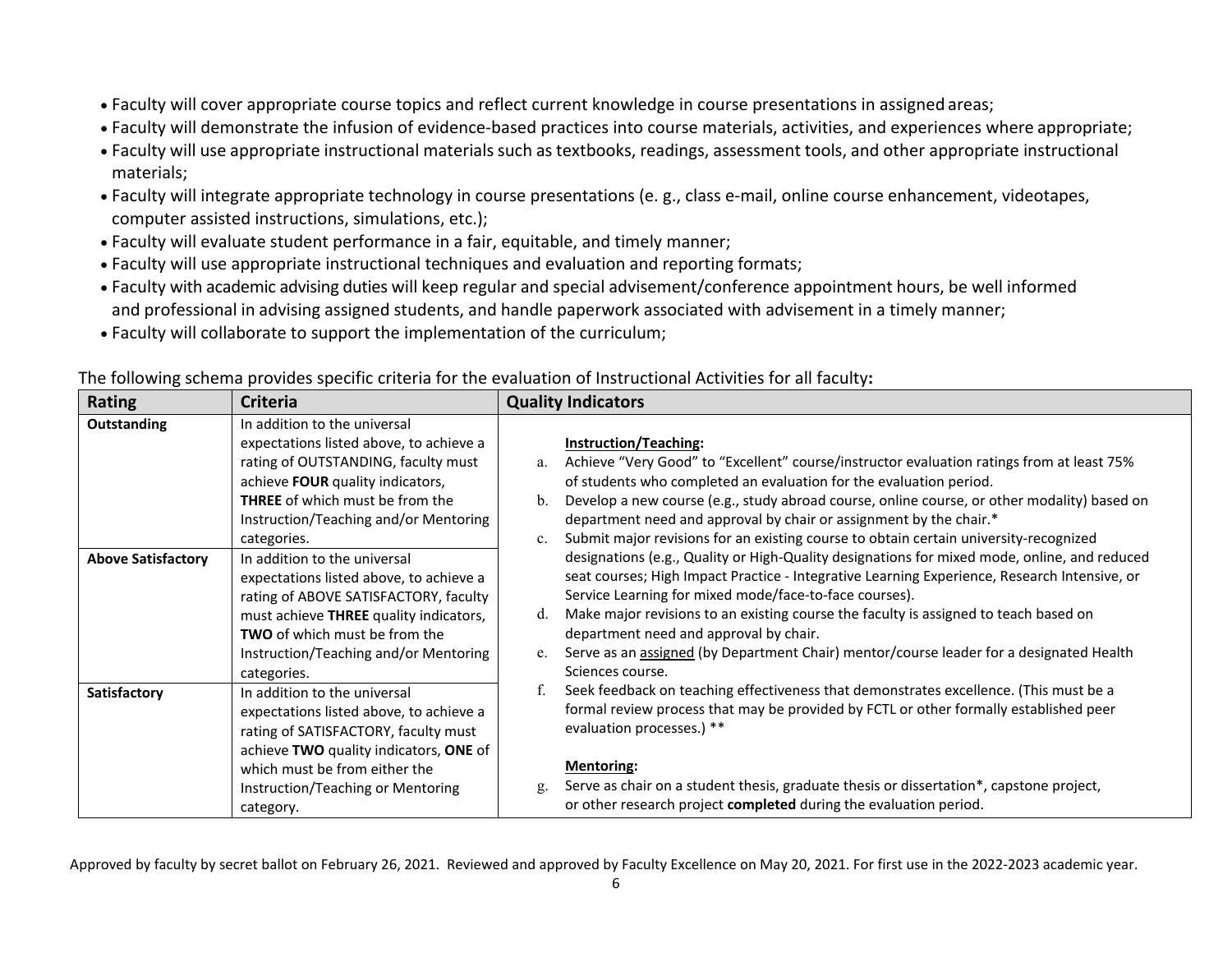| <b>Conditional</b>    | An evaluation rating of CONDITIONAL        | h.           | Serve as a committee member on a student thesis, graduate thesis or dissertation,                                                     |
|-----------------------|--------------------------------------------|--------------|---------------------------------------------------------------------------------------------------------------------------------------|
|                       | in "Instructional Activities" will be      |              | capstone project, or other research project completed during the evaluation period. <sup>1</sup>                                      |
|                       | assigned if the faculty fails to achieve a | i.           | Mentor one or more students in the research process that produces a research-related                                                  |
| Conditional (cont'd)  | rating of "Satisfactory".                  |              | outcome (e.g., accepted abstract, poster presentation at a student-oriented venue or a                                                |
| <b>Unsatisfactory</b> | The faculty member will receive an         |              | professional conference, manuscript submission/publication, or an internal/external grant                                             |
|                       | <b>UNSATISFACTORY</b> rating upon their    |              | proposal submitted for competitive funding).***2                                                                                      |
|                       | second consecutive CONDITIONAL             | j.           | Organize, conduct, or lead an extracurricular (i.e., outside of course responsibilities)                                              |
|                       | rating and/or if poor performance in       |              | professional development educational session/workshop for student benefit/student                                                     |
|                       | this area resulted in discipline or        |              | organization. <sup>1</sup>                                                                                                            |
|                       | counseling.                                |              |                                                                                                                                       |
|                       |                                            |              | Other:                                                                                                                                |
|                       |                                            | k.           | Serve as a consultant to other educational institutions to promote the scholarship of                                                 |
|                       |                                            |              | teaching and learning.**                                                                                                              |
|                       |                                            | Ι.           | Disseminate content related to curriculum or teaching through a peer-reviewed                                                         |
|                       |                                            |              | publication.                                                                                                                          |
|                       |                                            |              | m. Disseminate content related to curriculum or teaching at a peer-reviewed state,                                                    |
|                       |                                            |              | regional, national, or international conference/professional development program.                                                     |
|                       |                                            | n.           | Receive recognition from the university (e.g., TIP Award, SOTL Award, Excellence in Teaching                                          |
|                       |                                            |              | Award, etc.) or a national/international professional organization for teaching expertise (e.g.,                                      |
|                       |                                            |              | Society of Health Education Technology or Mentor Award, American Society for Nutrition                                                |
|                       |                                            |              | Excellence in Nutrition Education Award, etc.).<br>Submit or receive a grant or other funding that advances the department's teaching |
|                       |                                            | 0.           | mission (e.g., technology fee grant). Note: This does not include monies received by                                                  |
|                       |                                            |              | faculty for professional development (e.g., IDL6543 - Teach Online; Essentials of Online                                              |
|                       |                                            |              | Teaching (EOT); etc.) or from the Office of Undergraduate Research (OUR) (e.g., High                                                  |
|                       |                                            |              | Impact Practice (HIP) coaches).                                                                                                       |
|                       |                                            | p.           | Submit documentation of attendance at a professional development course to enhance                                                    |
|                       |                                            |              | teaching (e.g., continuing education, formal coursework, or Faculty Center for Teaching                                               |
|                       |                                            |              | and Learning programs).**                                                                                                             |
|                       |                                            | q.           | Serve as a guest speaker in another class or at another institution.**                                                                |
|                       |                                            | r.           | Other criteria outlined between faculty and chair in advance.**                                                                       |
|                       |                                            |              |                                                                                                                                       |
|                       |                                            | Notes:       |                                                                                                                                       |
|                       |                                            | $\ast$       | Recognized as two Quality Indicators.                                                                                                 |
|                       |                                            | $***$        | Written documentation may be required upon request by the department chair.                                                           |
|                       |                                            | $***$        | If research-related outcome is selected here, the same research-related outcome cannot be                                             |
|                       |                                            |              | counted under "Research & Creative Activities".                                                                                       |
|                       |                                            | $\mathbf{1}$ | Can only be used once per evaluation period for one Quality Indicator (i.e., if counted as one                                        |
|                       |                                            |              | Quality Indicator under "Instructional Activities" it cannot be used again under "Research &                                          |
|                       |                                            |              | Creative Activities".                                                                                                                 |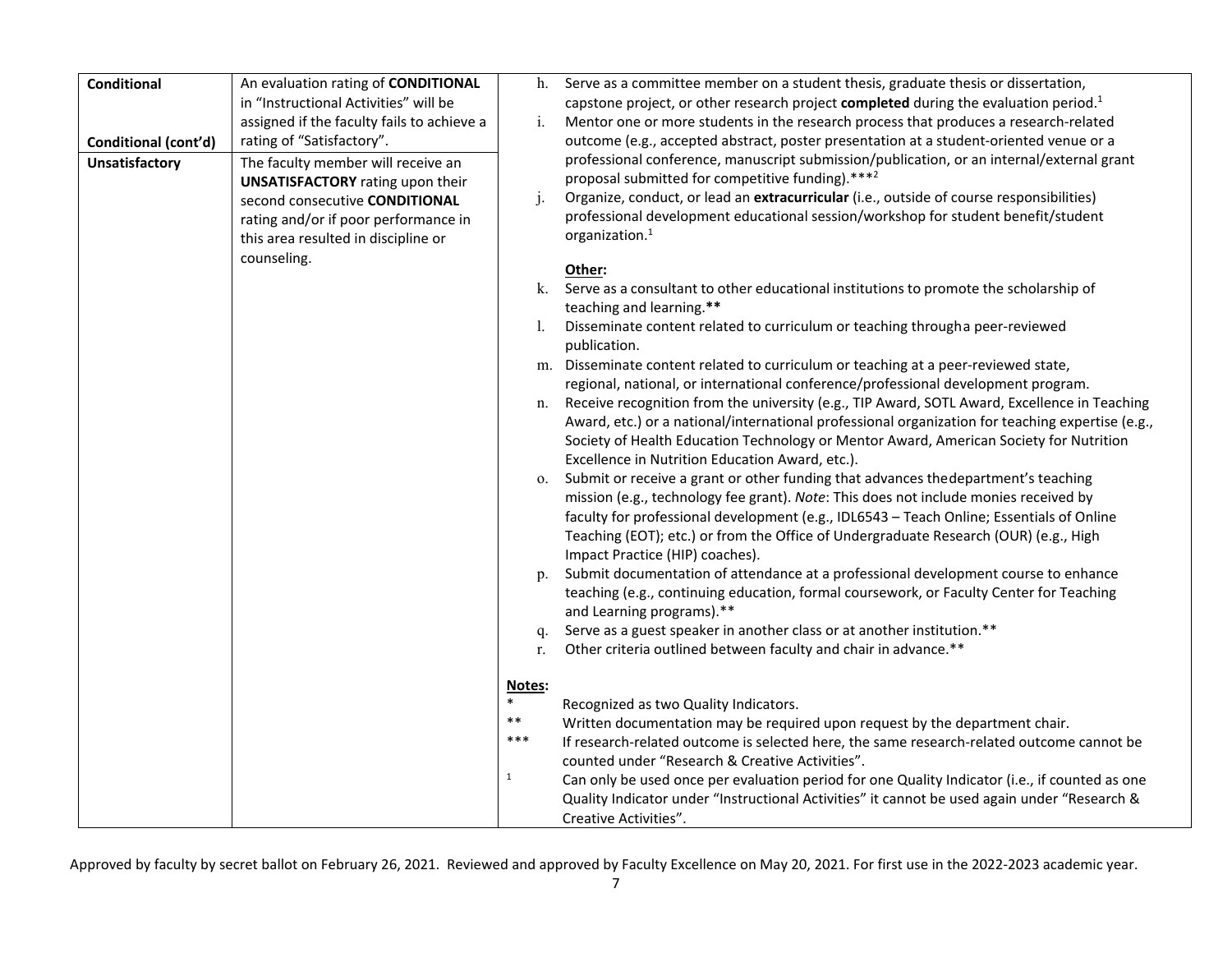| This criterion is based on the number of outcomes/products produced, not the number of<br>students mentored. For example, an abstract/poster presentation and an internal grant<br>submission completed by one student will be counted as two Quality Indicators. An |  |
|----------------------------------------------------------------------------------------------------------------------------------------------------------------------------------------------------------------------------------------------------------------------|--|
| abstract/poster and an internal grant submission completed by a team of five students also will<br>be counted as two Quality Indicators.                                                                                                                             |  |

### **RESEARCH & CREATIVE ACTIVITIES EFFECTIVENESS**

Evaluation in the category of "Research & Creative Activities" will include a review of the scholarly activities, sponsored research, recognition, and contributions the faculty member has undertaken during the evaluation period.

#### **Evidence**

Evidence for "Research & Creative Activities" effectiveness is provided through a review of faculty documentation of research and creative activity, including, but not limited to, such evidence as letters of acceptance for journal articles, manuscripts, grant applications, and papers accepted for presentation or presented at professional conferences.

Papers, book chapters, books and presentations should be reported in the year they occur with full and complete citations so that they may be considered and cited in the department annual report for the college and for possible publicity. However, notice of acceptance may be reported and documented for credit towards evaluation. Each item may only be counted once (either when accepted or published, but not both).

### **Universal Expectations for Tenure-earning and Tenured Faculty\***

Assistant/Associate/Professors

**Evidence of pursuing a focused research agenda; adherence to ethical principles in the development, conduct, and dissemination of research; and demonstration of effort toward publishing, presenting, and securing grants.**

\*Tenure-earning and tenured faculty must be aware that the criteria for Promotion and Tenure (P&T) are separate and distinct from the criteria in this AESP document. Tenure-earning and tenured faculty must make themselves aware of the department, college, and university criteria for P&T. Further information on P&T can be found through the office of Faculty Excellence.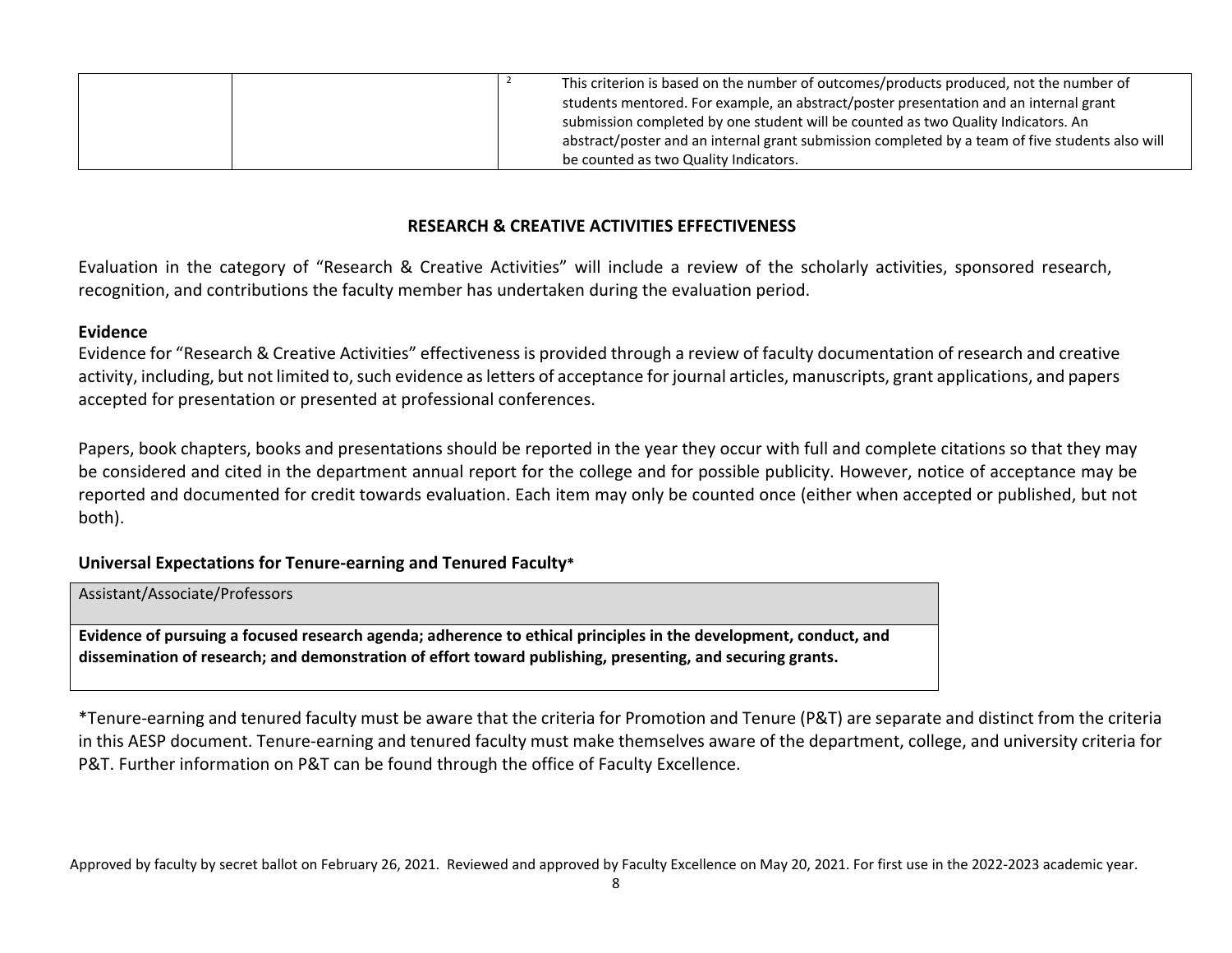### **Expectations for Instructors and Lecturers**

The Department of Health Sciences has several faculty members who do not fit the typical assignments commonly seen across the University. The Department of Health Sciences includes instructors and lecturers who may choose to be involved in research and creative activities due to accreditation expectations within their programs or to achieve personal and professional goals. Under certain conditions, these faculty may be assigned course release time with a reduction in their teaching FTE and a corresponding addition to their research FTE.

The following schema provides specific criteria and quality indicators for the evaluation of Research & Creative Activities conducted by **TENURE-EARNING** and **TENURED FACULTY**:

| Rating                                   | Criteria                                                                                                                                                                                                                                                                                                                                                                                                                                                                                      | <b>Quality Indicators</b>                                                                                                                                                                                                                                                                                                                                                                                                                                                                                                                                                                                                                                                                                                                                                                                                                        |
|------------------------------------------|-----------------------------------------------------------------------------------------------------------------------------------------------------------------------------------------------------------------------------------------------------------------------------------------------------------------------------------------------------------------------------------------------------------------------------------------------------------------------------------------------|--------------------------------------------------------------------------------------------------------------------------------------------------------------------------------------------------------------------------------------------------------------------------------------------------------------------------------------------------------------------------------------------------------------------------------------------------------------------------------------------------------------------------------------------------------------------------------------------------------------------------------------------------------------------------------------------------------------------------------------------------------------------------------------------------------------------------------------------------|
| Outstanding<br><b>Above Satisfactory</b> | To achieve a rating of OUTSTANDING<br>in "Research & Creative Activities",<br>faculty must have at least TWO peer-<br>reviewed manuscripts accepted/in-<br>press as first or corresponding author <sup>1</sup> ;<br>submit/receive/manage <sup>3</sup> at least ONE<br>external grant or contract; and<br>complete at least THREE additional<br>quality indicators.<br>To achieve a rating of ABOVE<br><b>SATISFACTORY</b> in "Research & Creative<br>Activities", faculty must have at least | Publication(s)/Authorship*<br>Author an ADDITIONAL accepted/in press/published $1st$ author or corresponding author $1st$<br>a.<br>article in a peer-reviewed journal. <sup>2</sup><br>Co-author an accepted/in press/published article in a peer-reviewed journal. <sup>2</sup><br>b.<br>Author/co-author an accepted/in press/published 1 <sup>st</sup> edition of a peer-reviewed<br>c.<br>textbook. <sup>2</sup><br>Author/co-author an accepted/in press/published peer-reviewed textbook chapter,<br>d.<br>including development of ancillary materials for textbook/chapters. <sup>2</sup><br>Author/co-author an accepted/in press/published peer-reviewed monograph or<br>e.<br>editorial. <sup>2</sup><br>Present a peer-reviewed or invited presentation at a professional state, regional, national,<br>or international conference. |
|                                          | <b>ONE</b> peer-reviewed manuscript<br>accepted/in-press as first or<br>corresponding author <sup>1</sup> ;<br>submit/receive/manage <sup>3</sup> at least ONE<br>external grant or contract OR be the<br>first or corresponding author <sup>1</sup> on at<br>least ONE peer-reviewed presentation<br>at the national or international level;<br>and complete at least THREE additional<br>quality indicators.                                                                                | Research Submission(s)/Award(s)*<br>Submit at least one ADDITIONAL internal research grant proposal as Principal<br>g.<br>Investigator.<br>Submit at least one ADDITIONAL external research grant proposal as Principal<br>h.<br>Investigator.<br>Receive internal or foundation funding for research as Principal Investigator.<br>1.<br>Receive external federal funding for research as Principal Investigator.<br>$\cdot$<br>Receive competitive award(s) for research from the college, university, professional<br>k.<br>organization and/or national body (i.e., Research Incentive Award (RIA), Excellence in<br>Research, USDA, etc.).                                                                                                                                                                                                  |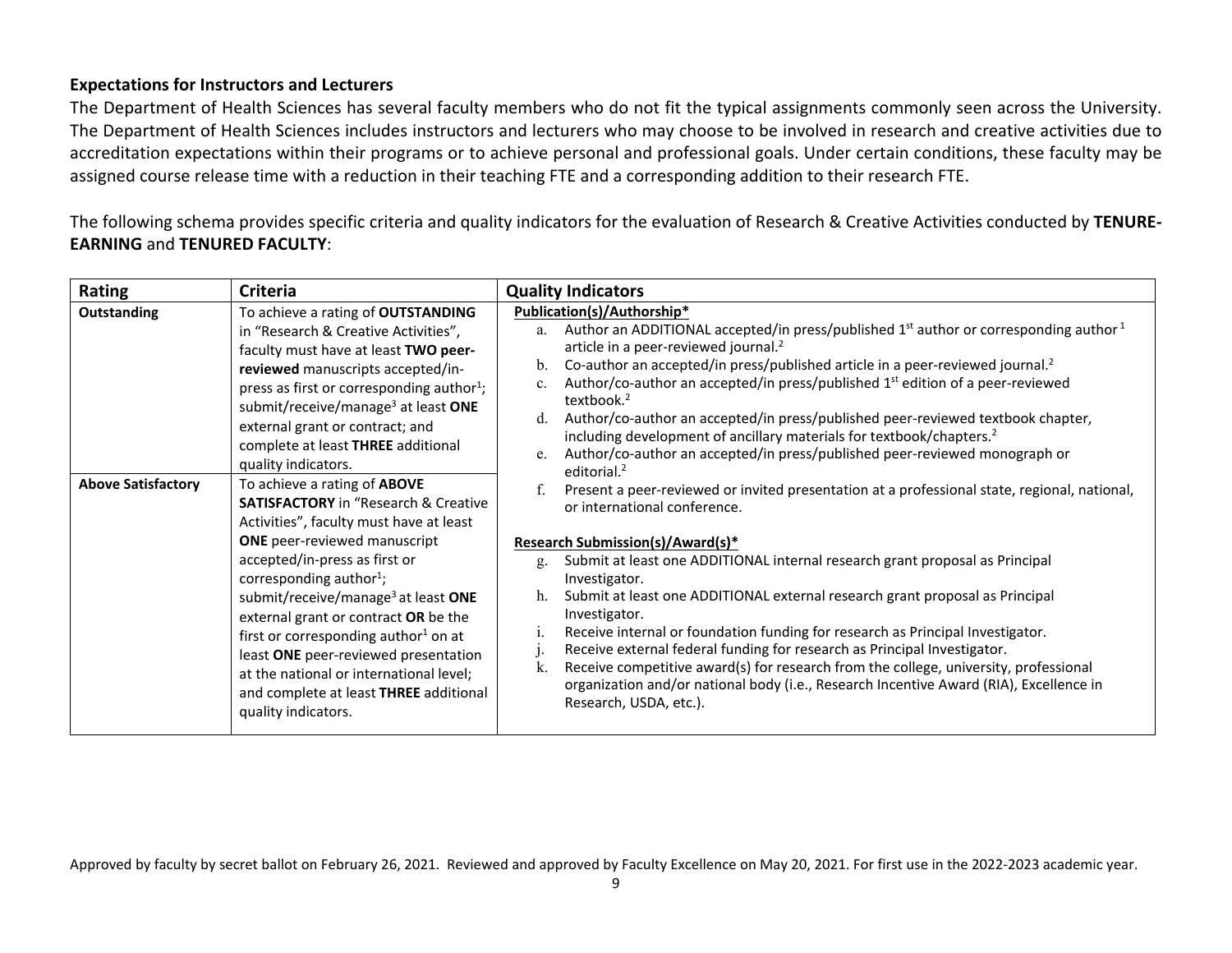| Satisfactory          | To achieve a rating of SATISFACTORY               |                | Other:*                                                                                               |
|-----------------------|---------------------------------------------------|----------------|-------------------------------------------------------------------------------------------------------|
|                       | in "Research & Creative Activities",              |                | Mentor one or more students in the research process that produces a research-related                  |
|                       | faculty must have at least ONE peer-              |                | outcome (e.g., accepted abstract/poster presentation at a student-oriented venue or                   |
|                       | reviewed manuscript (any author                   |                | professional conference; manuscript submission/publication; or an internal/external                   |
|                       | order), submit/receive/manage <sup>3</sup> at     |                | grant proposal submitted for competitive funding).**                                                  |
|                       | least ONE external grant or contract              | m.             | Serve on a national/federal grant review panel or study section.                                      |
|                       | OR be the first or corresponding                  | n.             | Serve as an editor for a peer-reviewed journal or guest editor for a peer-reviewed journal            |
|                       | author <sup>1</sup> on at least ONE peer-reviewed |                | issue.<br>Serve as a co-investigator or consultant on a funded internal or external research project. |
|                       | presentation at the national or                   | О.<br>p.       | Other criteria outlined between faculty and chair in advance.                                         |
|                       | international level; and complete at              |                |                                                                                                       |
|                       | least TWO additional quality indicators.          | Notes:         |                                                                                                       |
| <b>Conditional</b>    | A rating of CONDITIONAL in "Research              |                | Corresponding author is the first author's chair of an undergraduate research thesis/project,         |
|                       | & Creative Activities" will be assigned if        | $\overline{2}$ | Master's thesis committee, or doctoral dissertation committee.                                        |
|                       | the faculty fails to achieve a rating of          |                | A publication counted as "accepted" or "in press" in a previous year will not be counted in a         |
|                       | "satisfactory".                                   |                | subsequent annual review report when it is published.                                                 |
| <b>Unsatisfactory</b> | A rating of UNSATISFACTORY in                     | 3              | Management of an external grant/contract will be evaluated in accordance with funding                 |
|                       | "Research & Creative Activities" will             |                | period/size/scale of award.                                                                           |
|                       | be assigned upon the second                       |                |                                                                                                       |
|                       | consecutive CONDITIONAL rating                    | $\ast$         | Item can only count once as either a Quality Indicator in "Research & Creative Activities,"           |
|                       | and/or if poor performance in this                |                | "Instructional Effectiveness Activities" or "Effectiveness in Service". (i.e., if counted as one      |
|                       | area resulted in discipline or                    |                | Indicator under "Research & Creative Activities" it cannot be used again<br>Quality                   |
|                       | counseling.                                       |                | under either of the other categories.                                                                 |
|                       | Faculty who receive an                            | $***$          | If selected here, cannot be counted in "Instructional Effectiveness Activities".                      |
|                       | <b>UNSATISFACTORY</b> rating will not be          |                |                                                                                                       |
|                       | eligible to receive a "Research &                 |                |                                                                                                       |
|                       | Creative Activities" FTE assignment for           |                |                                                                                                       |
|                       | one evaluation period.                            |                |                                                                                                       |

### **EFFECTIVENESS IN SERVICE (INCLUDING GOVERNANCE)**

Evaluation in the category of "Service" (including Governance) will include a review of the service activities, recognitions received, and contributions that the faculty member made to the university, college, department, profession, and local, state, regional, national, and international communities. Per the Collective Bargaining Agreement, service for United Faculty of Florida (UFF) activities is not considered university service and will not be evaluated.

Please note, an administrative assignment in the Department of Health Sciences, college or university is not viewed as a part of the service responsibility. Such assignments will be evaluated under the category of "Other Assigned Duties".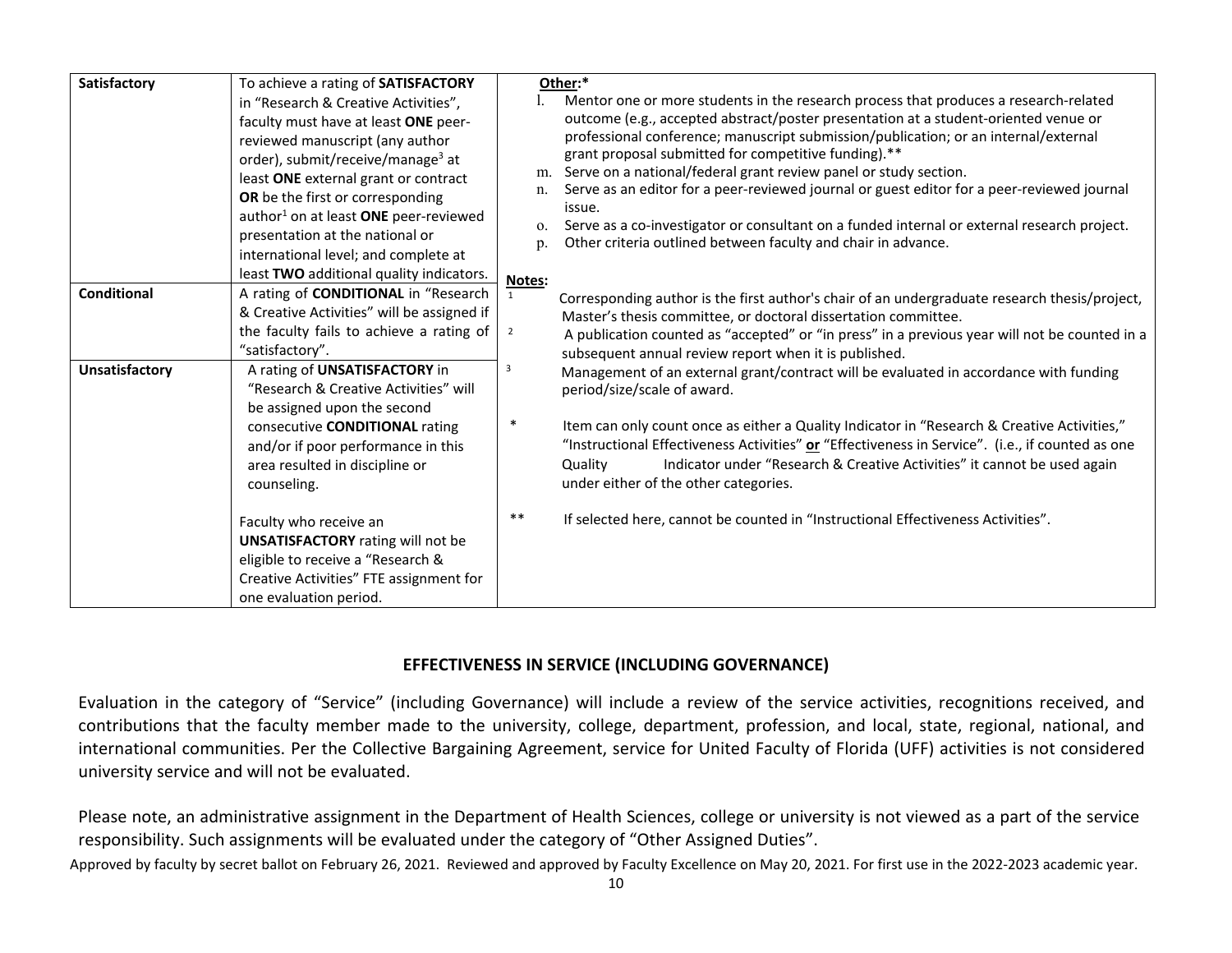### **Evidence**

- Evidence for "Service" effectiveness is provided through faculty documentation of service, professional development, and governance activities, including brochures or programs identifying presentations and workshops; a description of committee activity (e.g., name of committee, number of meetings attended, role and contribution to the committee); consultant reports or products; and a description of substantial contribution to the effective functioning of a degree program.
- Documentation describing both the roles and responsibilities related to the service as well as active participation (e.g., how often it meets, etc.) is required. Indicators that are associated with more than one item within the teaching, research, and/or service domains must reflect a distinct accomplishment separate from other categories.
- Typically, consultations or other activities for which the faculty member receives payment will not be counted toward productivity in this area and will not count as a quality indicator. Moreover, such activities may require "Possible Conflict of Interest" reporting.

### **Universal Expectations:**

- Attend and participate in all departmental faculty meetings, faculty committees (as appointed or elected), and faculty retreats unless the faculty member has an emergency or unavoidable scheduling conflict. Faculty members who are ill and cannot participate in scheduled meetings are required to take sick leave. Attendance at meetings and/or events (e.g., all CHPS meeting and similar) as requested by the chair or CHPS/UCF administration, unless the faculty member has an emergency or unavoidable scheduling conflict, is expected.
- Attend a minimum of one UCF graduation ceremony per year. In circumstances where ceremonies for Health Sciences majors are held remotely, provide a 15 second (or less) video extending congratulatory remarks to Health Sciences graduates for at least one graduation ceremony per year.

The following schema provides specific criteria and quality indicators for Service, Professional Development and Governance for all faculty**:**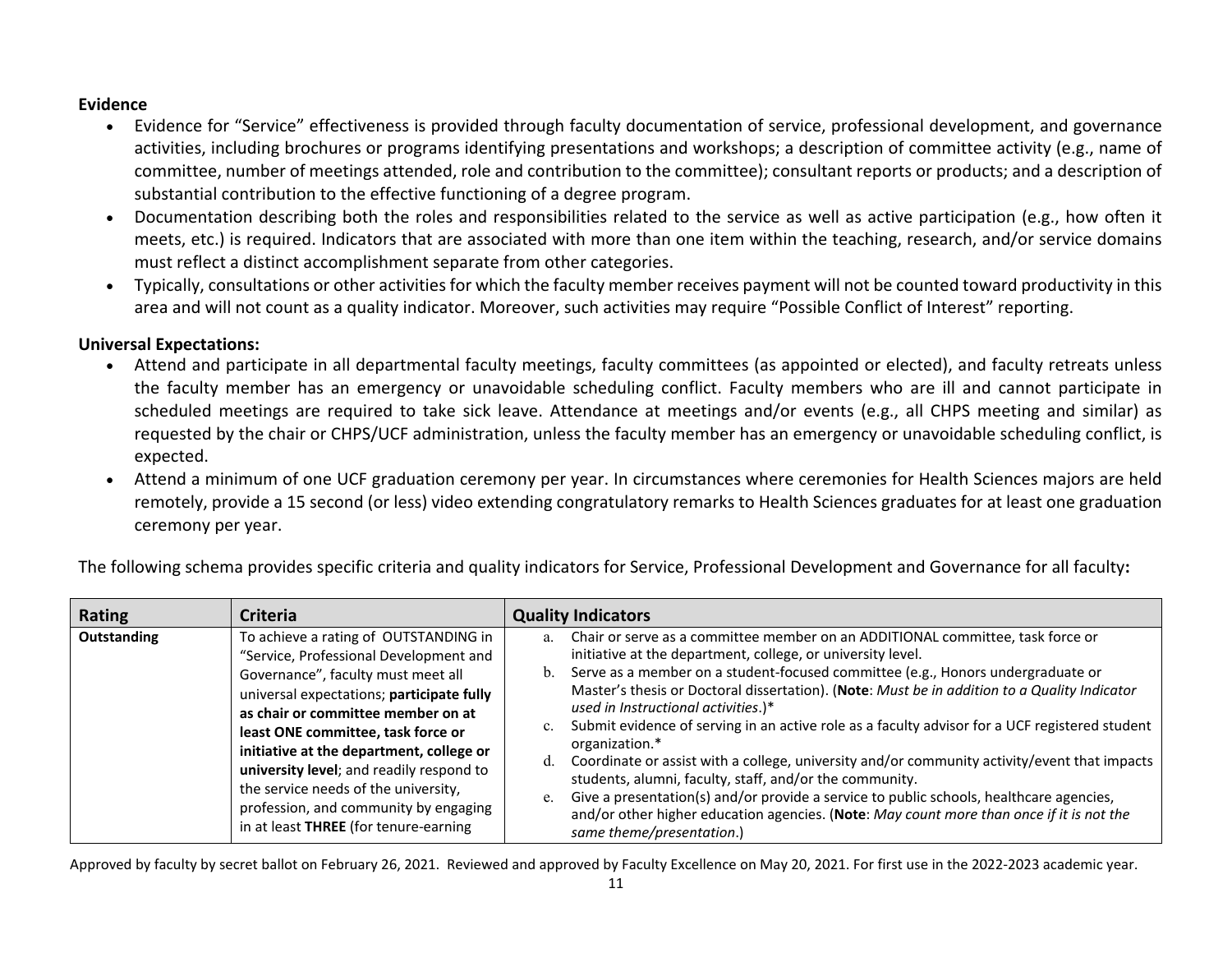| <b>Outstanding (cont'd)</b> | and instructors/lecturers faculty) or<br>FOUR (tenured and senior faculty)<br>quality indicators from the list.                                                                                                                                                                                                                                                                                                                                                                                                                                                                                  | Serve in a leadership position at the local, state, regional, or national level for a professional<br>f.<br>and/or community organization impacting the profession and/or the people whom we<br>serve.<br>Present professionally related talks or speeches to UCF organizations or local, regional, or<br>g.<br>national/international groups/organizations in your field of expertise. (Note: May count<br>more than once if it is not the same theme/presentation.)<br>Prepare one or more documents (as requested by the Department Chair; CV does not<br>h.<br>count) required for the departmental academic program review process or other<br>documents requiring substantial effort.<br>Participate in planning a professional conference, workshop or seminar event at the local,<br>i.<br>state, regional, or national/international level.                                                                                                                                                                                                                                                                                                          |
|-----------------------------|--------------------------------------------------------------------------------------------------------------------------------------------------------------------------------------------------------------------------------------------------------------------------------------------------------------------------------------------------------------------------------------------------------------------------------------------------------------------------------------------------------------------------------------------------------------------------------------------------|---------------------------------------------------------------------------------------------------------------------------------------------------------------------------------------------------------------------------------------------------------------------------------------------------------------------------------------------------------------------------------------------------------------------------------------------------------------------------------------------------------------------------------------------------------------------------------------------------------------------------------------------------------------------------------------------------------------------------------------------------------------------------------------------------------------------------------------------------------------------------------------------------------------------------------------------------------------------------------------------------------------------------------------------------------------------------------------------------------------------------------------------------------------|
| <b>Above Satisfactory</b>   | To achieve a rating of ABOVE<br>SATISFACTORY in "Service, Professional<br>Development and Governance", faculty<br>must meet all universal expectations;<br>participate fully as chair or committee<br>member on at least ONE committee,<br>task force or initiative at the<br>department, college or university level;<br>and readily respond to the service<br>needs of the university, profession, and<br>community by engaging in at least TWO<br>(for tenure-earning and<br>instructors/lecturers faculty) or THREE<br>(for tenured and senior faculty) quality<br>indicators from the list. | Review abstracts for a local, state, regional, national, or international conference.<br>$\mathbf{J}$<br>k.<br>Review at least one peer-reviewed journal manuscript.*<br>Serve as a reviewer for a textbook/book chapter(s).*<br>I.<br>Serve as track/session chair/coordinator at a state, regional, national, or international<br>m.<br>professional conference.<br>Participate in external reviews for faculty promotion and tenure.<br>n.<br>Receive an honor/award for professional service or accomplishment from a local, state,<br>0.<br>national, or international professional organization.<br>Participate in community activities (e.g., fundraisers) aligned with professional or university<br>p.<br>goals, community health initiatives, or other forms of community service.<br>Serve as a member of an editorial board/editor of a journal issue/editor of a textbook.<br>q.<br>Serve on a college/university grant/research review panel or study section.<br>r.<br>Conduct an external accreditation or academic program review(s) (uncompensated).<br>s.<br>Other criteria outlined between faculty and chair in advance.<br>t.<br>Notes: |
| Satisfactory                | To achieve a rating of SATISFACTORY in<br>"Service, Professional Development and<br>Governance", faculty must meet all<br>universal expectations; participate fully<br>as chair or committee member on at<br>least ONE committee, task force or<br>initiative at the department, college or<br>university level; and readily respond to<br>the service needs of the university,<br>profession, and community by engaging<br>in at least ONE (for tenure-earning and<br>instructors/lecturers faculty) or TWO<br>(for tenured and senior faculty) quality<br>indicators from the list.            | Quality indicator can only be used once per evaluation period for "Effectiveness in Service".                                                                                                                                                                                                                                                                                                                                                                                                                                                                                                                                                                                                                                                                                                                                                                                                                                                                                                                                                                                                                                                                 |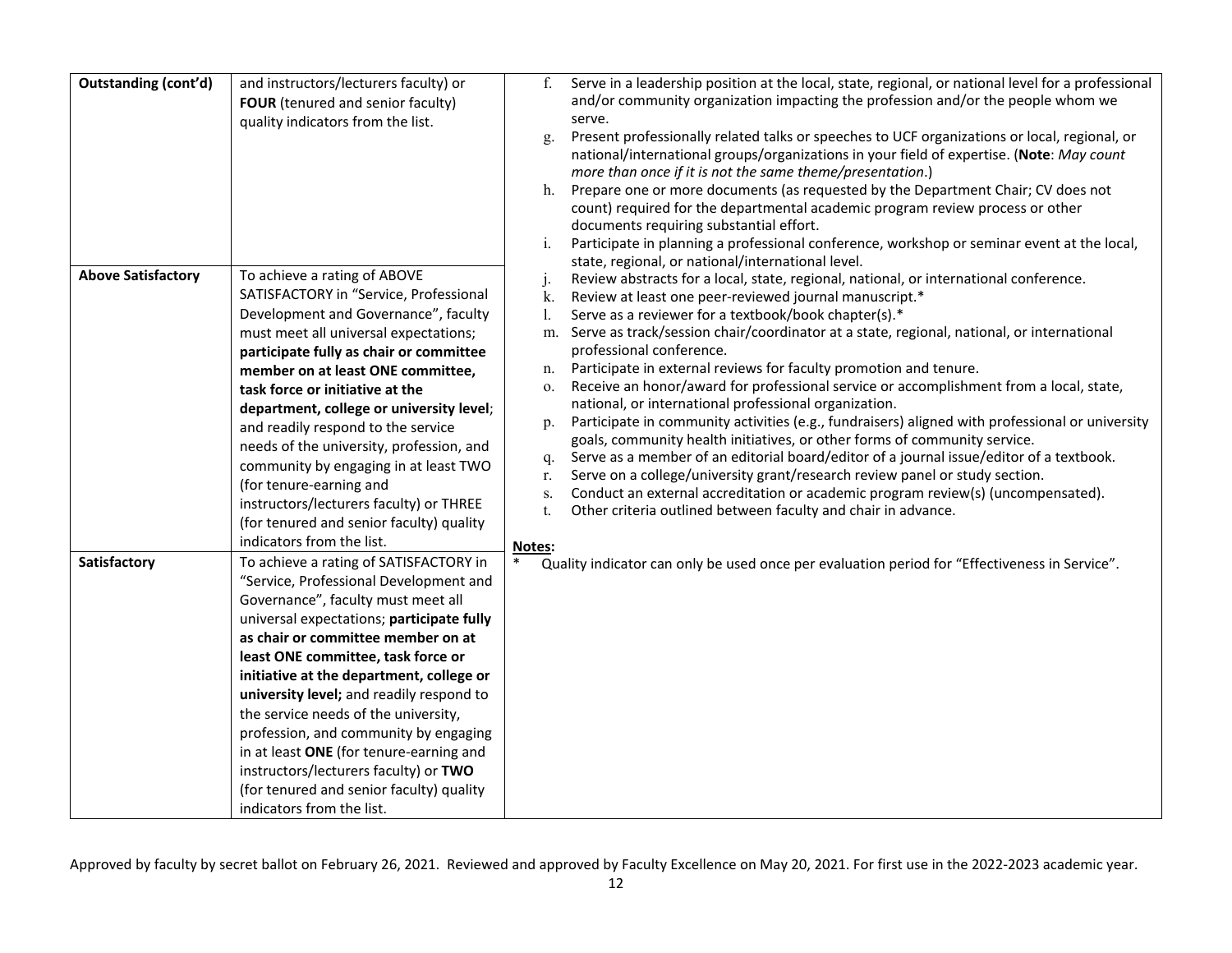| <b>Conditional</b> | An evaluation rating of <b>CONDITIONAL</b> in |
|--------------------|-----------------------------------------------|
|                    | "Service, Professional Development and        |
|                    | Governance" is assigned if the faculty        |
|                    | fails to achieve a rating of "satisfactory".  |
| Unsatisfactory     | A rating of UNSATISFACTORY                    |
|                    | in "Service, Professional Development         |
|                    | and Governance" will be assigned upon         |
|                    | the second CONDITIONAL rating and/or          |
|                    | if poor performance in this area resulted     |
|                    | in discipline or counseling.                  |

### **OTHER ASSIGNED DUTIES**

Assignment of any of the following titles (i.e., Program Director, Program Coordinator, Director of Clinical Education, and Clinical Education Coordinator) and their corresponding responsibilities will be evaluated to be consistent with the reporting of this activity in the Faculty Activity Report. Faculty will be provided with a description of the position and the course load reduction that usually accompanies such an assignment when the annual assignment is made.

The following schema provides specific criteria\* for Other Assigned Duties for all faculty:

| Rating                    | <b>Criteria</b>                                                                                                                                                                                                                                  |  |  |
|---------------------------|--------------------------------------------------------------------------------------------------------------------------------------------------------------------------------------------------------------------------------------------------|--|--|
| Outstanding               | To achieve an evaluation of OUTSTANDING, the faculty member must:                                                                                                                                                                                |  |  |
|                           | demonstrate strong leadership skills and excellence in judgment, decision-making, and initiative in completing assignments outlined by the<br>department chair.                                                                                  |  |  |
|                           | achieve outcomes that consistently demonstrate attention to detail and a commitment to ensuring that assignments are complete,<br>accurate, of high quality and congruent with the standards of the university and other parties as appropriate. |  |  |
|                           | consistently conduct themself in a professional manner and provide evidence of working collaboratively and cooperatively with all<br>stakeholders.                                                                                               |  |  |
|                           | keep the department chair apprised of the status of projects/assignments.                                                                                                                                                                        |  |  |
|                           | demonstrate vision in recognizing opportunities, obstacles, and solutions.                                                                                                                                                                       |  |  |
|                           | perform responsibilities with minimal to no intervention by the department chair.                                                                                                                                                                |  |  |
| <b>Above Satisfactory</b> | To achieve an evaluation of ABOVE SATISFACTORY, the faculty member must:                                                                                                                                                                         |  |  |
|                           | demonstrate emerging leadership skills and good judgement, decision-making, and initiative in completing assignments outlined by the<br>department chair at least 75% of the time.                                                               |  |  |
|                           | complete assignments that show evidence of above average attention to detail, accuracy, and completeness.                                                                                                                                        |  |  |